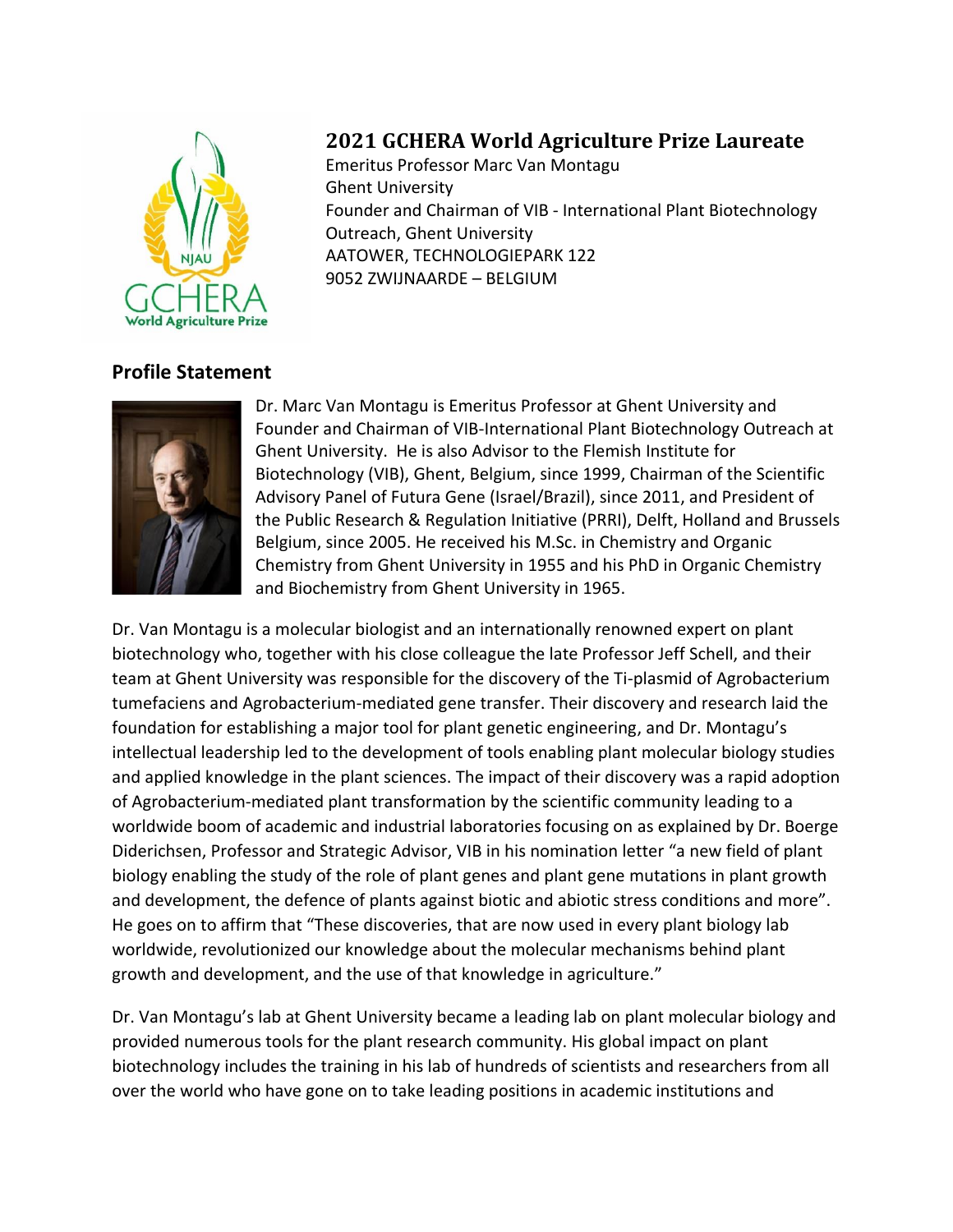agricultural companies. Researchers from the developed and developing world have been invited to participate on his team over the years and plant biotechnology labs have been established around the world by scientists who gained experience in his labs including in Japan, Brazil, Mexico, South Africa and the United States. Dr. Van Montagu has been and continues to advise Ministers and senior officials from countries around the world on related issues. In recognition of these accomplishments Dr. Van Montagu was designated as Goodwill Ambassador for the development of agribusiness in low-income countries by the United Nations Industrial Development Organisation in 2014. Dr. Van Montagu has been especially active on capacity building in low- and middle-income countries and, in 2000, he founded the Institute of Plant Biotechnology Outreach (IPBO), hosted by VIB and that is dedicated to promoting sustainable socio-economic development and the transfer of know-how and expertise on plant biotechnology to less-developed countries. He seeks to share biotechnology know-how with the purpose of improving crop quality and productivity in marginal environments of low-income countries, with a view to improving human nutrition and developing solutions to address the impact of climate change impacts on tropical agriculture.

As stated by Jo Bury, Managing Director of VIB in his nominating letter "Dr. Marc Von Montagu is one of the few people who is simultaneously a world leading scientist and an innovator who excels in converting his breakthrough inventions in products that are now available to millions of people." He founded two highly successful biotechnology start-ups: Plant Genetic Systems and CropDesign that led to the development of transgenic crops resistant to insect pests and tolerant to environmentally benign herbicides. Jo Bury asserts that "Marc Van Montagu has also been both visionary and highly productive in the translation of his basic research to products for society."

Plant biotechnology applied to the development of genetically modified crops has been an innovative disruptive technology. Its first pursuit aimed to increase yields, reduce crop losses to pests and diseases, and to decrease agrochemical use. Since its introduction, genetically modified crops have accounted for millions of tons of food, feed, and fibre worldwide. Despite the early criticism it has been reported by ISAAA and PG Economics Limited that crop biotechnology has resulted in improved productivity and profitability for more than a million adopting farmers. Of note, it has directly led to poverty alleviation among resource poor farmers and landless depending on agriculture, which represents most of the world's poorest people. Smallholder farmers in developing countries (approximately 65 million people), benefit not only from increased crop yields and higher profit but also from the change in farming habits to become more environmentally friendly by reducing carbon emission and use of pesticides.

Marc continues to communicate the benefits of plant biotechnology around the world. As stated by Dr. Huanming YANG, Professor of BGI-China in his Nomination Letter "Marc has been the champion of utilizing plant biotechnology to combat climate change. Marc and Mrs. Nora Van Montagu have also established the 'Marc and Nora Van Montagu (MNVM) Fund' to utilize